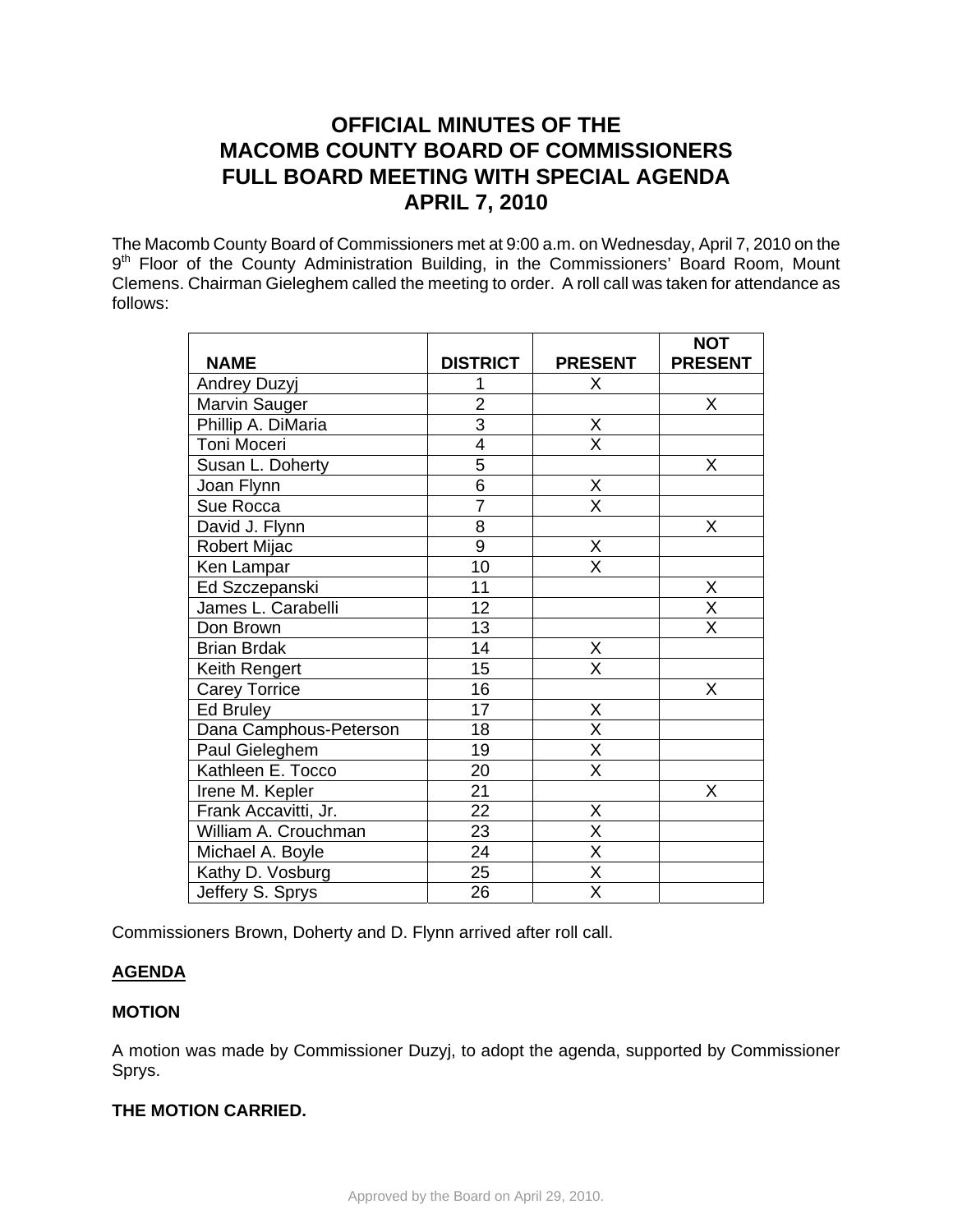## **MINUTES**

#### **MOTION**

A motion was made by Commissioner Sprys, to approve the minutes dated January 28, 2010 (Special), supported by Commissioner Vosburg.

#### **THE MOTION CARRIED**.

#### **PUBLIC PARTICIPATION**

None

## **EXECUTIVE SESSION TO DISCUSS LABOR NEGOTIATIONS**

#### **MOTION**

A motion was made by Commissioner Brdak to enter executive session, supported by Commissioner Moceri.

#### **THE MOTION CARRIED.**

A roll call vote was taken:

Voting Yes were: Brdak, Moceri, Rengert, Rocca, Sprys, Tocco, Vosburg, Gieleghem, Accavitti, Boyle, Brown, Bruley, Camphous-Peterson, Crouchman, DiMaria, Doherty, Duzyj, D. Flynn, J. Flynn, Lampar and Mijac. There were 19 "Yes" votes.

There were no "No" votes.

#### **THE MOTION CARRIED.**

In accordance with the motion, the board entered executive session at 9:02.m. with it ending at 10:08 a.m.

#### **NEW BUSINESS**

Commissioner J. Flynn spoke regarding a collection for Administrative Professionals' Day.

Chair Gieleghem introduced new Finance Director, Gilbert Chang.

Chair Gieleghem mentioned there would be an item on the Finance Committee Agenda regarding Mr. Chang's observations since he started.

#### **PUBLIC PARTICIPATION**

**None**